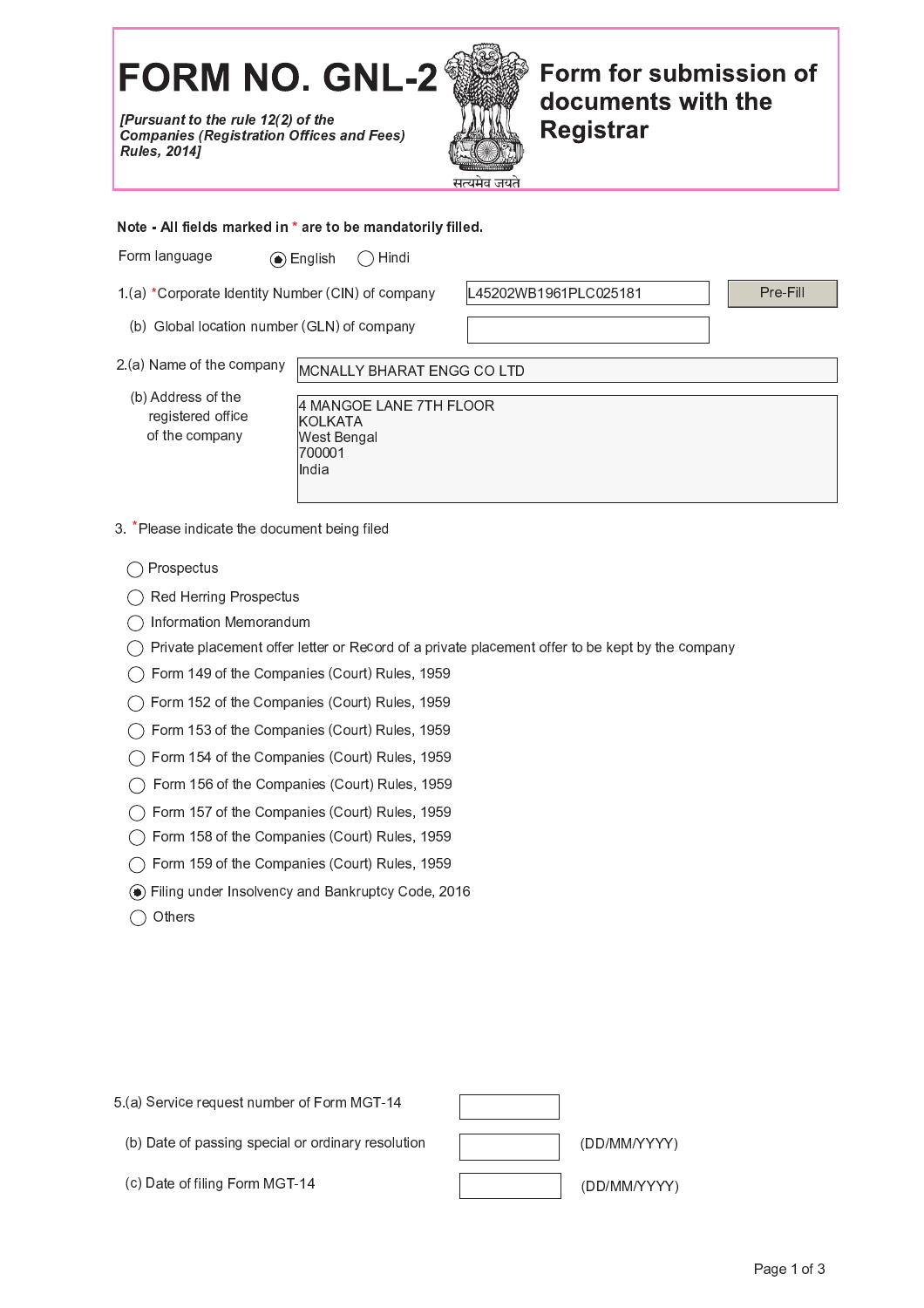7.\* Details of the documents being filed

| Intimation of Public Announcement of the Corporate Insolvency Resolution Process (CIRP) as required under section<br>13 of IBC read with Regulation 6 of the Insolvency and Bankruptcy Board of India (Insolvency Resolution Process for<br>Corporate Persons) Regulations, 2016 which has been published in the prescribe Form A in The Telegraph and<br>Financial Express in English and Ekdin in vernacular on 7th May, 2022. |                                                                |  |
|----------------------------------------------------------------------------------------------------------------------------------------------------------------------------------------------------------------------------------------------------------------------------------------------------------------------------------------------------------------------------------------------------------------------------------|----------------------------------------------------------------|--|
| 8. Date of event<br>(DD/MM/YYYY)<br>07/05/2022                                                                                                                                                                                                                                                                                                                                                                                   |                                                                |  |
| 9. Financial year to which the document relates                                                                                                                                                                                                                                                                                                                                                                                  |                                                                |  |
| (DD/MM/YYYY)<br>(a) From<br>$(b)$ To                                                                                                                                                                                                                                                                                                                                                                                             | (DD/MM/YYYY)                                                   |  |
| <b>Attachments</b>                                                                                                                                                                                                                                                                                                                                                                                                               |                                                                |  |
|                                                                                                                                                                                                                                                                                                                                                                                                                                  |                                                                |  |
|                                                                                                                                                                                                                                                                                                                                                                                                                                  |                                                                |  |
| 3. Optional attachment(s) - if any                                                                                                                                                                                                                                                                                                                                                                                               | Attach                                                         |  |
| Verification                                                                                                                                                                                                                                                                                                                                                                                                                     | List of attachments                                            |  |
| To the best of my knowledge and belief, the information given in<br>this form and its attachments is correct and complete.<br>I have been authorised by the board of directors' resolution dated                                                                                                                                                                                                                                 | Form A Public Anouncement pdf<br>McNally Bharat-NCLT Order pdf |  |
| (DD/MM/YYYY) to sign and submit this form.<br>ANUJ<br>To be digitally signed by<br>by ANUJ JAIN<br>Date: 2022.05.10<br>JAIN<br>$17:31:11 + 05'30'$                                                                                                                                                                                                                                                                               |                                                                |  |
| Particulars of the person signing and submitting the form                                                                                                                                                                                                                                                                                                                                                                        | Remove attachment                                              |  |
| Name<br>Anuj Jain                                                                                                                                                                                                                                                                                                                                                                                                                |                                                                |  |
| Capacity<br>CEO                                                                                                                                                                                                                                                                                                                                                                                                                  |                                                                |  |
| Director or manager or secretary<br>or CEO/CFO of the company                                                                                                                                                                                                                                                                                                                                                                    |                                                                |  |
| Designation<br>Others                                                                                                                                                                                                                                                                                                                                                                                                            |                                                                |  |
| Director identification number of the director or<br>membership number of the secretary<br>or DIN/PAN of the Manager/CEO/CFO                                                                                                                                                                                                                                                                                                     |                                                                |  |
| Verification                                                                                                                                                                                                                                                                                                                                                                                                                     |                                                                |  |

To the best of my/our knowledge and belief, the information given in this form and its attachments is correct and complete. I am/ We are duly authorised to sign and submit this form.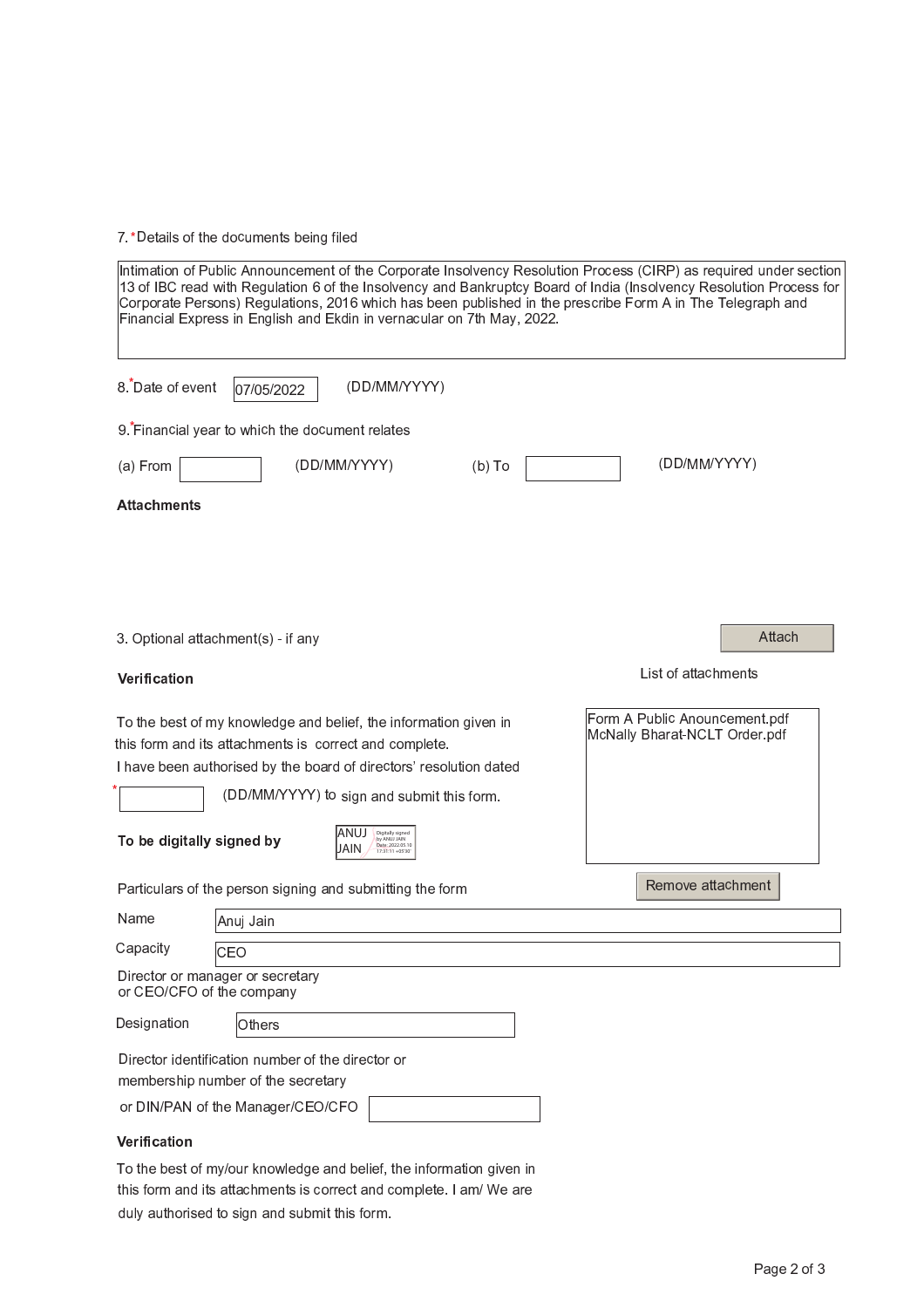## To be digitally signed by

| Liquidators of the Company                   |                    |                   |              |
|----------------------------------------------|--------------------|-------------------|--------------|
| Modify<br>Check Form                         |                    | Prescrutiny       | Submit       |
| For office use only:                         |                    |                   |              |
| eForm Service request number (SRN)           |                    | eForm filing date | (DD/MM/YYYY) |
| This e-form is hereby registered             |                    |                   |              |
| Digital signature of the authorizing officer | Confirm Submission |                   |              |
| Date of signing                              |                    | (DD/MM/YYYY)      |              |